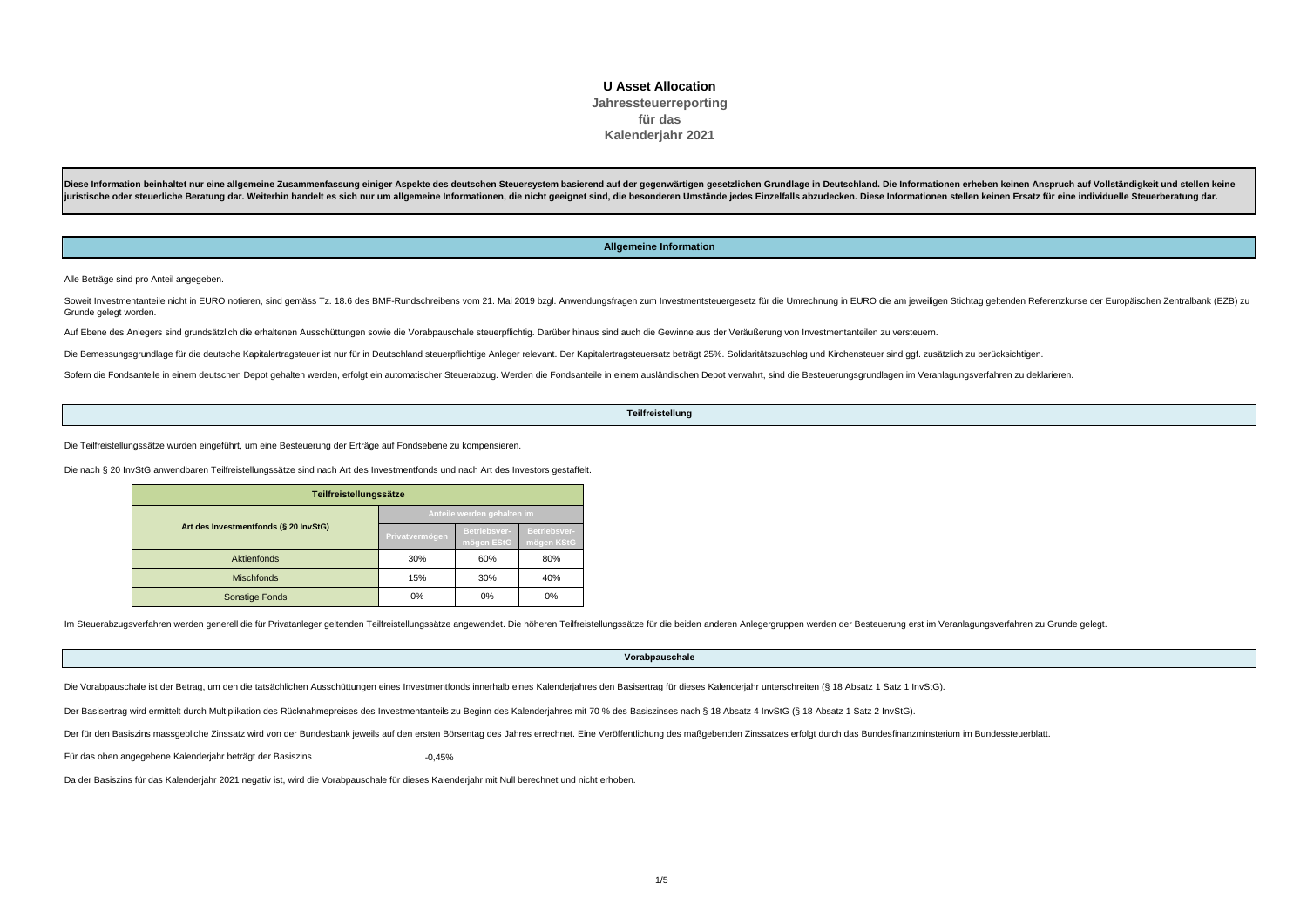## **U Asset Allocation**

**Annual Tax Reporting for Calendar Year 2021**

This information is only a high level summary of certain aspects of the German Taxation System, based on the current legal situation in Germany and subject to change. The information is not intended to be exhaustive and do **tax advice. Furthermore, this information exclusively contains general information not suitable for addressing the particular circumstances of any individual case. Obtaining personal advice is always recommended.**

## **General remarks**

All values are disclosed per share.

Taxable amounts have been converted in EURO using the relevant EZB exchange rates as indicated in Tz.18.6 of the circular letter.

Taxable on investor level are the distributions received and the pre-lump sum amount in case the fund units are held at fiscal year end. Please note that capital gains from sale/redemption of fund units are also taxable.

The tax base for German flat tax is only applicable for German tax residents. The flat tax rate of 25% will eventually be increased by a solidarity surcharge of 5.5% and church tax.

In the case of a German depositary bank the German flat rate tax will be directly withheld. In the case of a foreign depositary bank the investor has to declare the relevant income via tax return.

#### **Partial tax exemptions**

Partial tax exemptions were introduced within the German Investment Tax Act (GITA 2018) in order to compensate for the taxation at the level of the investment fund.

The effective partial tax exemption applicable in accordance with sec 20 GITA 2018 depends on the fund classification and on the type of investor.

| <b>Partial tax exemption rates for German investors</b> |                      |          |     |  |  |  |  |  |  |  |  |  |  |
|---------------------------------------------------------|----------------------|----------|-----|--|--|--|--|--|--|--|--|--|--|
| <b>Fund classification (sec 20</b>                      | <b>Investor type</b> |          |     |  |  |  |  |  |  |  |  |  |  |
| <b>GITA 2018)</b>                                       | private              | business |     |  |  |  |  |  |  |  |  |  |  |
| Equity fund                                             | 30%                  | 60%      | 80% |  |  |  |  |  |  |  |  |  |  |
| Mixed fund                                              | 15%                  | 30%      | 40% |  |  |  |  |  |  |  |  |  |  |
| Other fund                                              | $0\%$                | 0%       | 0%  |  |  |  |  |  |  |  |  |  |  |

If flat tax is withheld automatically in general the partial tax exemptions for private investors are applied. The higher partial tax exemptions for business and corporate investors have to be reclaimed via the usual tax a

| Pre-lump sum                                                                                                                      |          |
|-----------------------------------------------------------------------------------------------------------------------------------|----------|
| Determination of the pre-lump sum amount: Base Amount (= first redemption price in calendar year) * reference interest rate * 70% |          |
| The reference interest rate (sec 18 para 4 GITA 2018) determined by the German Central Bank for the actual calendar year is       | $-0.45%$ |

Pre-lump sum amounts for the calendar year 2021 will be zero because of the negative reference interest rate.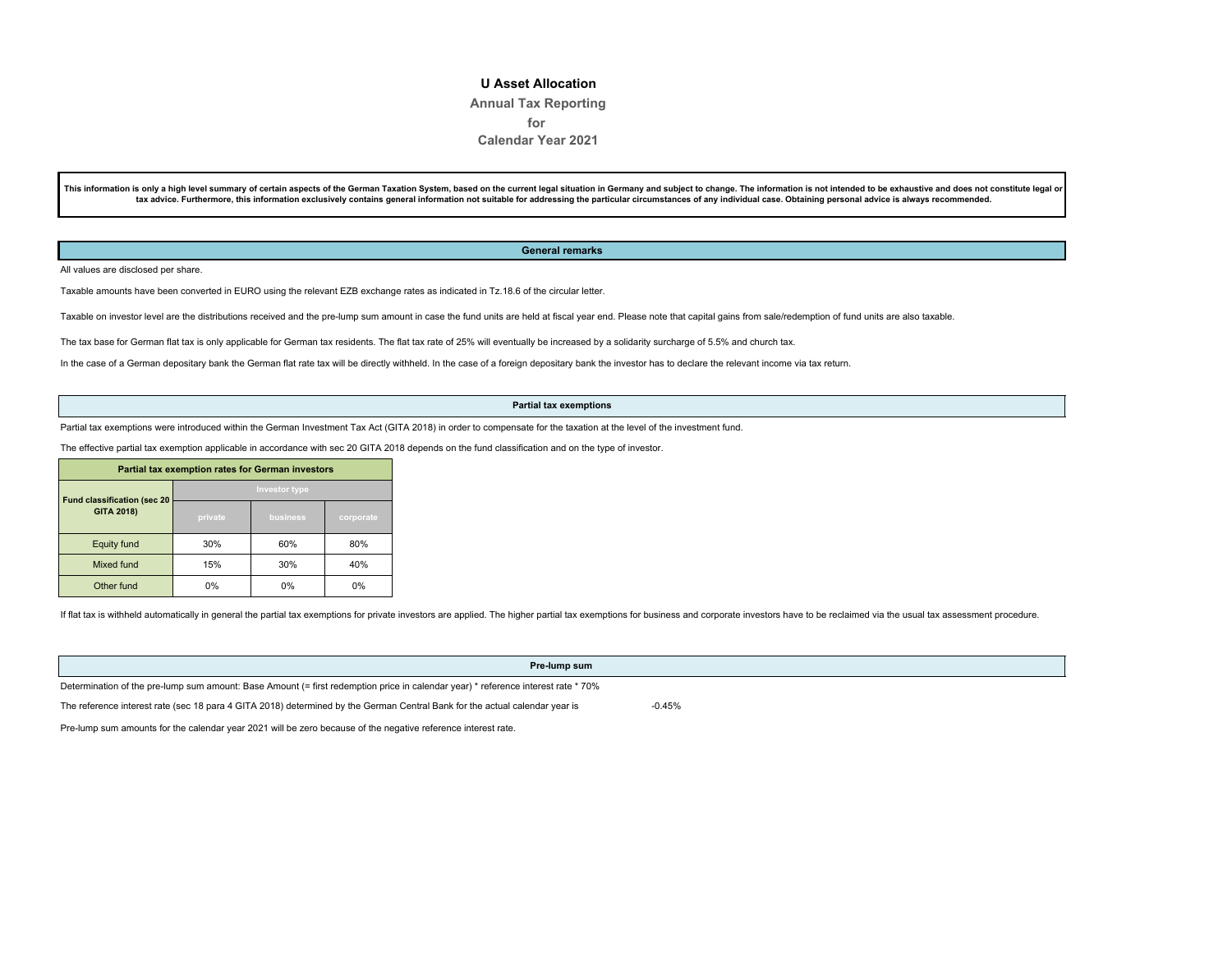| <b>U Asset Allocation</b> |                                                             |                 |              |        | Ausschüttung(en)           |                      |                          |                      | Vorabpauschale            | <b>Bemessungsgrundlage</b><br>euerpflichti |                     |             |                     |                                                        |                                      |
|---------------------------|-------------------------------------------------------------|-----------------|--------------|--------|----------------------------|----------------------|--------------------------|----------------------|---------------------------|--------------------------------------------|---------------------|-------------|---------------------|--------------------------------------------------------|--------------------------------------|
|                           |                                                             | Art des         | Währung      |        | Ausschüttung pro Anteil    |                      | Erster Rücknahmepreis    |                      | Letzter Rücknahmepreis    |                                            | Vorab-<br>pauschale |             |                     | nach Anwendung der jeweiligen<br>Teilfreistellungsrate |                                      |
| <b>ISIN</b>               | Anteilklasse                                                | Investmentfonds | Anteilklasse | Ex-Tag | a Anteilklassen<br>währung | Umrechnungs-<br>kurs | Anteilklassen<br>währung | Umrechnungs-<br>kurs | Anteilklassen-<br>währung | <b>Umrechnungs-</b><br>kurs                | <b>EURO</b>         | <b>EURO</b> | Privat-<br>vermögen | Betriebs-<br>vermögen<br><b>EStG</b>                   | Betriebs-<br>vermögen<br><b>KStG</b> |
| LU2262127017              | U Asset Allocation - Balanced Asian Biased USD - AC USD Cap | Sonstiger Fonds | USD          |        |                            |                      | 100,00                   | 1,1766               | 100,71                    | 1,1326                                     | 0,0000              | 0,0000      | 0,0000              | 0,0000                                                 | 0,0000                               |
| LU2262127017              | U Asset Allocation - Balanced Asian Biased USD - AC USD Cap | Sonstiger Fonds | <b>USD</b>   |        |                            |                      |                          |                      |                           | oro Monat                                  | 0.0000              | 0.0000      | 0.0000              | 0.0000                                                 | 0,0000                               |
| LU2262127108              | U Asset Allocation - Balanced Asian Biased USD - AD USD Dis | Sonstiger Fonds | <b>USD</b>   |        |                            |                      | 100,00                   | 1,1766               | 100,72                    | 1,1326                                     | 0,0000              | 0,0000      | 0,0000              | 0,0000                                                 | 0,0000                               |
| LU2262127108              | J Asset Allocation - Balanced Asian Biased USD - AD USD Dis | Sonstiger Fonds | USD          |        |                            |                      |                          |                      |                           | pro Monat                                  | 0,0000              | 0,0000      | 0,0000              | 0,0000                                                 | 0,0000                               |
| LU2262125318              | J Asset Allocation - Balanced CHF - AC CHF Cap              | Sonstiger Fonds | CHF          |        |                            |                      | 100,15                   | 1,0802               | 103,69                    | 1,033                                      | 0,0000              | 0,0000      | 0,0000              | 0,0000                                                 | 0,0000                               |
| LU2262125318              | U Asset Allocation - Balanced CHF - AC CHF Cap              | Sonstiger Fonds | CHF          |        |                            |                      |                          |                      |                           | pro Monat                                  | 0,0000              | 0,0000      | 0,0000              | 0,0000                                                 | 0,0000                               |
| LU0860987766              | J Asset Allocation - Balanced CHF - MC CHF Cap              | Sonstiger Fonds | CHF          |        |                            |                      | 1.183,7                  | 1,081                | 1.267,40                  | 1,033                                      | 0,0000              | 0,0000      | 0,0000              | 0,0000                                                 | 0,0000                               |
| LU0860987766              | J Asset Allocation - Balanced CHF - MC CHF Cap              | Sonstiger Fonds | CHF          |        |                            |                      |                          |                      |                           | pro Monat                                  | 0,0000              | 0,0000      | 0,0000              | 0,0000                                                 | 0,0000                               |
| LU2262126555              | J Asset Allocation - Balanced EUR - AC EUR Cap              | Sonstiger Fonds | <b>EUR</b>   |        |                            |                      | 100,54                   | 1,0000               | 107,86                    | 1,0000                                     | 0,0000              | 0,0000      | 0,0000              | 0,0000                                                 | 0,0000                               |
| LU2262126555              | J Asset Allocation - Balanced EUR - AC EUR Cap              | Sonstiger Fonds | <b>EUR</b>   |        |                            |                      |                          |                      |                           | oro Monat                                  | 0,0000              | 0,0000      | 0,0000              | 0,0000                                                 | 0,0000                               |
| LU2262126639              | U Asset Allocation - Balanced EUR - AD EUR Dis              | Sonstiger Fonds | <b>EUR</b>   |        |                            |                      | 100,23                   | 1,0000               | 106,90                    | 1,0000                                     | 0,0000              | 0,0000      | 0,0000              | 0,0000                                                 | 0,0000                               |
| LU2262126639              | U Asset Allocation - Balanced EUR - AD EUR Dis              | Sonstiger Fonds | <b>EUR</b>   |        |                            |                      |                          |                      |                           | pro Monat                                  | 0,0000              | 0,0000      | 0,0000              | 0,0000                                                 | 0,0000                               |
| LU0860987923              | J Asset Allocation - Balanced EUR - MC EUR Cap              | Sonstiger Fonds | <b>EUR</b>   |        |                            |                      | 1.273,28                 | 1,0000               | 1.384,43                  | 1,0000                                     | 0,0000              | 0,0000      | 0,0000              | 0,0000                                                 | 0,0000                               |
| LU0860987923              | J Asset Allocation - Balanced EUR - MC EUR Cap              | Sonstiger Fonds | <b>EUR</b>   |        |                            |                      |                          |                      |                           | pro Monat                                  | 0,0000              | 0,0000      | 0,0000              | 0,0000                                                 | 0,0000                               |
| LU2262126712              | U Asset Allocation - Balanced EUR - MD EUR Dis              | Sonstiger Fonds | <b>EUR</b>   |        |                            |                      | 100,23                   | 1,0000               | 108,73                    | 1,0000                                     | 0,0000              | 0.0000      | 0.0000              | 0,0000                                                 | 0,0000                               |
| LU2262126712              | J Asset Allocation - Balanced EUR - MD EUR Dis              | Sonstiger Fonds | <b>EUR</b>   |        |                            |                      |                          |                      |                           | oro Monat                                  | 0,0000              | 0,0000      | 0,0000              | 0,0000                                                 | 0,0000                               |
| LU2262125821              | U Asset Allocation - Balanced GBP - AC GBP Cap              | Sonstiger Fonds | GBP          |        |                            |                      | 99,74                    | 0,8654               | 102,12                    | 0.8403                                     | 0,0000              | 0,0000      | 0,0000              | 0,0000                                                 | 0,0000                               |
| LU2262125821              | U Asset Allocation - Balanced GBP - AC GBP Cap              | Sonstiger Fonds | GBP          |        |                            |                      |                          |                      |                           | pro Monat                                  | 0,0000              | 0,0000      | 0,0000              | 0,0000                                                 | 0,0000                               |
| LU2262126043              | J Asset Allocation - Balanced GBP - AD GBP Dis              | Sonstiger Fonds | GBP          |        |                            |                      | 99,82                    | 0,8653               | 103,1                     | 0.8403                                     | 0.0000              | 0.0000      | 0.0000              | 0,0000                                                 | 0.0000                               |
| LU2262126043              | U Asset Allocation - Balanced GBP - AD GBP Dis              | Sonstiger Fonds | GBP          |        |                            |                      |                          |                      |                           | pro Monat                                  | 0,0000              | 0,0000      | 0,0000              | 0,0000                                                 | 0,0000                               |
| LU0860987840              | J Asset Allocation - Balanced GBP - MC GBP Cap              | Sonstiger Fonds | GBP          |        |                            |                      | 1.246,87                 | 0,9016               | 1.306,7                   | 0,8403                                     | 0,0000              | 0,0000      | 0,0000              | 0,0000                                                 | 0,0000                               |
| LU0860987840              | J Asset Allocation - Balanced GBP - MC GBP Cap              | Sonstiger Fonds | GBP          |        |                            |                      |                          |                      |                           | oro Monat                                  | 0,0000              | 0,0000      | 0,0000              | 0,0000                                                 | 0,0000                               |
| LU2262126126              | U Asset Allocation - Balanced GBP - MD GBP Dis              | Sonstiger Fonds | GBP          |        |                            |                      | 99,75                    | 0,8517               | 100,69                    | 0,8403                                     | 0,0000              | 0,0000      | 0,0000              | 0,0000                                                 | 0,0000                               |
| LU2262126126              | U Asset Allocation - Balanced GBP - MD GBP Dis              | Sonstiger Fonds | GBP          |        |                            |                      |                          |                      |                           | pro Monat                                  | 0,0000              | 0,0000      | 0,0000              | 0,0000                                                 | 0,0000                               |
| LU2262124691              | J Asset Allocation - Balanced USD - AC USD Cap              | Sonstiger Fonds | <b>USD</b>   |        |                            |                      | 100,09                   | 1,2276               | 105,40                    | 1,1326                                     | 0,0000              | 0.0000      | 0.0000              | 0,0000                                                 | 0,0000                               |
| LU2262124691              | U Asset Allocation - Balanced USD - AC USD Cap              | Sonstiger Fonds | <b>USD</b>   |        |                            |                      |                          |                      |                           | pro Monat                                  | 0,0000              | 0,0000      | 0,0000              | 0,0000                                                 | 0,0000                               |
| LU2262124857              | U Asset Allocation - Balanced USD - AD USD Dis              | Sonstiger Fonds | USD          |        |                            |                      | 99,69                    | 1,2064               | 104,74                    | 1,1326                                     | 0,0000              | 0,0000      | 0,0000              | 0,0000                                                 | 0,0000                               |
| LU2262124857              | U Asset Allocation - Balanced USD - AD USD Dis              | Sonstiger Fonds | USD          |        |                            |                      |                          |                      |                           | pro Monat                                  | 0,0000              | 0,0000      | 0,0000              | 0,0000                                                 | 0,0000                               |
| LU0860987683              | U Asset Allocation - Balanced USD - MC USD Cap              | Sonstiger Fonds | USD          |        |                            |                      | 1.395,16                 | 1,2296               | 1.479,60                  | 1.1326                                     | 0,0000              | 0,0000      | 0,0000              | 0,0000                                                 | 0,0000                               |
| LU0860987683              | U Asset Allocation - Balanced USD - MC USD Cap              | Sonstiger Fonds | USD          |        |                            |                      |                          |                      |                           | pro Monat                                  | 0,0000              | 0,0000      | 0,0000              | 0,0000                                                 | 0,0000                               |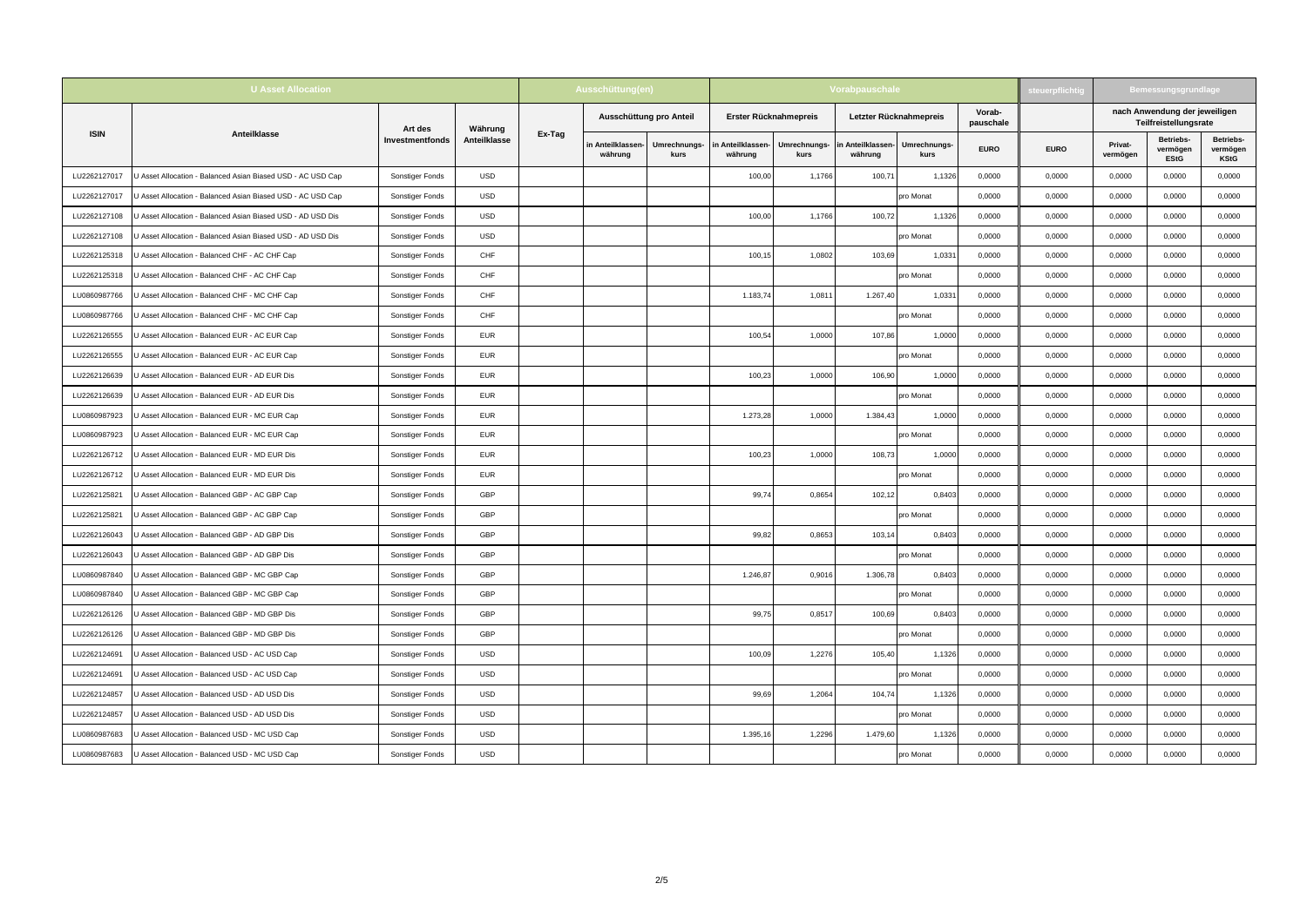| <b>U Asset Allocation</b> |                                                            |                 |              | Ausschüttung(en) |                           |                      |                           |                         | Vorabpauschale            | euerpflicht                 |                       | Bemessungsgrundlag |                        |                                      |                                      |  |  |                                                        |  |
|---------------------------|------------------------------------------------------------|-----------------|--------------|------------------|---------------------------|----------------------|---------------------------|-------------------------|---------------------------|-----------------------------|-----------------------|--------------------|------------------------|--------------------------------------|--------------------------------------|--|--|--------------------------------------------------------|--|
|                           |                                                            | Art des         | Währung      |                  |                           |                      |                           | Ausschüttung pro Anteil |                           |                             | Erster Rücknahmepreis |                    | Letzter Rücknahmepreis |                                      | Vorab-<br>pauschale                  |  |  | nach Anwendung der jeweiligen<br>Teilfreistellungsrate |  |
| <b>ISIN</b>               | Anteilklasse                                               | Investmentfonds | Anteilklasse | Ex-Tag           | Anteilklassen-<br>währung | Umrechnungs-<br>kurs | Anteilklassen-<br>währung | Umrechnungs-<br>kurs    | Anteilklassen-<br>währung | <b>Umrechnungs-</b><br>kurs | <b>EURO</b>           | <b>EURO</b>        | Privat-<br>vermögen    | Betriebs-<br>vermögen<br><b>EStG</b> | Betriebs-<br>vermögen<br><b>KStG</b> |  |  |                                                        |  |
| LU2262131472              | J Asset Allocation - Calm Sea EUR - AC EUR Cap             | Sonstiger Fonds | <b>EUR</b>   |                  |                           |                      | 99,74                     | 1,0000                  | 105,32                    | 1,0000                      | 0,0000                | 0,0000             | 0,0000                 | 0,0000                               | 0,0000                               |  |  |                                                        |  |
| LU2262131472              | J Asset Allocation - Calm Sea EUR - AC EUR Cap             | Sonstiger Fonds | EUR          |                  |                           |                      |                           |                         |                           | pro Monat                   | 0,0000                | 0,0000             | 0,0000                 | 0,0000                               | 0,0000                               |  |  |                                                        |  |
| LU2262131803              | J Asset Allocation - Calm Sea EUR - MC EUR Cap             | Sonstiger Fonds | EUR          |                  |                           |                      | 100,00                    | 1,0000                  | 106,16                    | 1,0000                      | 0,0000                | 0,0000             | 0,0000                 | 0,0000                               | 0,0000                               |  |  |                                                        |  |
| LU2262131803              | J Asset Allocation - Calm Sea EUR - MC EUR Cap             | Sonstiger Fonds | <b>EUR</b>   |                  |                           |                      |                           |                         |                           | pro Monat                   | 0,0000                | 0,0000             | 0,0000                 | 0,0000                               | 0,0000                               |  |  |                                                        |  |
| LU2262131985              | J Asset Allocation - Calm Sea EUR - MD EUR Dis             | Sonstiger Fonds | <b>EUR</b>   |                  |                           |                      | 100,1                     | 1,0000                  | 104,19                    | 1,0000                      | 0,0000                | 0,0000             | 0,0000                 | 0,0000                               | 0,0000                               |  |  |                                                        |  |
| LU2262131985              | J Asset Allocation - Calm Sea EUR - MD EUR Dis             | Sonstiger Fonds | <b>EUR</b>   |                  |                           |                      |                           |                         |                           | pro Monat                   | 0,0000                | 0,0000             | 0,0000                 | 0,0000                               | 0,0000                               |  |  |                                                        |  |
| LU2262130581              | J Asset Allocation - Calm Sea USD - AC USD Dis             | Sonstiger Fonds | USD          |                  |                           |                      | 100,00                    | 1,1894                  | 107,30                    | 1,1326                      | 0,0000                | 0,0000             | 0,0000                 | 0,0000                               | 0,0000                               |  |  |                                                        |  |
| LU2262130581              | J Asset Allocation - Calm Sea USD - AC USD Dis             | Sonstiger Fonds | <b>USD</b>   |                  |                           |                      |                           |                         |                           | pro Monat                   | 0,0000                | 0,0000             | 0,0000                 | 0,0000                               | 0,0000                               |  |  |                                                        |  |
| LU2262130664              | J Asset Allocation - Calm Sea USD - AD USD Cap             | Sonstiger Fonds | <b>USD</b>   |                  |                           |                      | 99,26                     | 1,1259                  | 100,02                    | 1,1326                      | 0,0000                | 0,0000             | 0,0000                 | 0,0000                               | 0,0000                               |  |  |                                                        |  |
| LU2262130664              | J Asset Allocation - Calm Sea USD - AD USD Cap             | Sonstiger Fonds | USD          |                  |                           |                      |                           |                         |                           | pro Monat                   | 0,0000                | 0,0000             | 0,0000                 | 0,0000                               | 0,0000                               |  |  |                                                        |  |
| LU2262130748              | J Asset Allocation - Calm Sea USD - MC USD Dis             | Sonstiger Fonds | USD          |                  |                           |                      | 100,00                    | 1,1894                  | 107,77                    | 1,1326                      | 0,0000                | 0,0000             | 0,0000                 | 0,0000                               | 0,0000                               |  |  |                                                        |  |
| LU2262130748              | J Asset Allocation - Calm Sea USD - MC USD Dis             | Sonstiger Fonds | <b>USD</b>   |                  |                           |                      |                           |                         |                           | pro Monat                   | 0,0000                | 0,0000             | 0,0000                 | 0,0000                               | 0,0000                               |  |  |                                                        |  |
| LU2262120277              | J Asset Allocation - Conservative EUR - AC EUR Cap         | Sonstiger Fonds | <b>EUR</b>   |                  |                           |                      | 99,94                     | 1,0000                  | 99,67                     | 1,0000                      | 0,0000                | 0,0000             | 0,0000                 | 0,0000                               | 0,0000                               |  |  |                                                        |  |
| LU2262120277              | J Asset Allocation - Conservative EUR - AC EUR Cap         | Sonstiger Fonds | EUR          |                  |                           |                      |                           |                         |                           | pro Monat                   | 0,0000                | 0,0000             | 0,0000                 | 0,0000                               | 0,0000                               |  |  |                                                        |  |
| LU0860986529              | J Asset Allocation - Conservative EUR - MC EUR Cap         | Sonstiger Fonds | <b>EUR</b>   |                  |                           |                      | 1.045,53                  | 1,0000                  | 1.044,52                  | 1,0000                      | 0,0000                | 0,0000             | 0,0000                 | 0,0000                               | 0,0000                               |  |  |                                                        |  |
| LU0860986529              | J Asset Allocation - Conservative EUR - MC EUR Cap         | Sonstiger Fonds | EUR          |                  |                           |                      |                           |                         |                           | pro Monat                   | 0,0000                | 0,0000             | 0,0000                 | 0,0000                               | 0,0000                               |  |  |                                                        |  |
| LU0860986446              | J Asset Allocation - Conservative GBP - MC GBP Cap         | Sonstiger Fonds | GBP          |                  |                           |                      | 1.106,35                  | 0,9016                  | 1.088,70                  | 0,8403                      | 0,0000                | 0,0000             | 0,0000                 | 0,0000                               | 0,0000                               |  |  |                                                        |  |
| LU0860986446              | J Asset Allocation - Conservative GBP - MC GBP Cap         | Sonstiger Fonds | GBP          |                  |                           |                      |                           |                         |                           | pro Monat                   | 0,0000                | 0,0000             | 0,0000                 | 0,0000                               | 0,0000                               |  |  |                                                        |  |
| LU2262118453              | J Asset Allocation - Conservative USD - AC USD Cap         | Sonstiger Fonds | USD          |                  |                           |                      | 100,01                    | 1,1983                  | 99,61                     | 1,1326                      | 0,0000                | 0,0000             | 0,0000                 | 0,0000                               | 0,0000                               |  |  |                                                        |  |
| LU2262118453              | J Asset Allocation - Conservative USD - AC USD Cap         | Sonstiger Fonds | USD          |                  |                           |                      |                           |                         |                           | pro Monat                   | 0,0000                | 0,0000             | 0,0000                 | 0,0000                               | 0,0000                               |  |  |                                                        |  |
| LU0860986289              | J Asset Allocation - Conservative USD - MC USD Cap         | Sonstiger Fonds | <b>USD</b>   |                  |                           |                      | 1.121,39                  | 1,2296                  | 1.119,51                  | 1,1326                      | 0,0000                | 0,0000             | 0,0000                 | 0,0000                               | 0,0000                               |  |  |                                                        |  |
| LU0860986289              | J Asset Allocation - Conservative USD - MC USD Cap         | Sonstiger Fonds | <b>USD</b>   |                  |                           |                      |                           |                         |                           | pro Monat                   | 0,0000                | 0,0000             | 0,0000                 | 0,0000                               | 0,0000                               |  |  |                                                        |  |
| LU2262129906              | J Asset Allocation - Dynamic Asian Biased USD - AC USD Cap | Sonstiger Fonds | <b>USD</b>   |                  |                           |                      | 100,00                    | 1,1766                  | 101,1                     | 1,1326                      | 0,0000                | 0,0000             | 0,0000                 | 0,0000                               | 0,0000                               |  |  |                                                        |  |
| LU2262129906              | J Asset Allocation - Dynamic Asian Biased USD - AC USD Cap | Sonstiger Fonds | <b>USD</b>   |                  |                           |                      |                           |                         |                           | pro Monat                   | 0,0000                | 0,0000             | 0,0000                 | 0,0000                               | 0,0000                               |  |  |                                                        |  |
| LU2262128338              | J Asset Allocation - Dynamic CHF - AC CHF Cap              | Sonstiger Fonds | CHF          |                  |                           |                      | 99,13                     | 1,1087                  | 108,18                    | 1,0331                      | 0,0000                | 0,0000             | 0,0000                 | 0,0000                               | 0,0000                               |  |  |                                                        |  |
| LU2262128338              | J Asset Allocation - Dynamic CHF - AC CHF Cap              | Sonstiger Fonds | CHF          |                  |                           |                      |                           |                         |                           | pro Monat                   | 0,0000                | 0,0000             | 0,0000                 | 0,0000                               | 0,0000                               |  |  |                                                        |  |
| LU0860988657              | J Asset Allocation - Dynamic CHF - MC CHF Cap              | Sonstiger Fonds | CHF          |                  |                           |                      | 1.297,84                  | 1,0811                  | 1.425,77                  | 1,0331                      | 0,0000                | 0,0000             | 0,0000                 | 0,0000                               | 0,0000                               |  |  |                                                        |  |
| LU0860988657              | J Asset Allocation - Dynamic CHF - MC CHF Cap              | Sonstiger Fonds | CHF          |                  |                           |                      |                           |                         |                           | pro Monat                   | 0,0000                | 0,0000             | 0,0000                 | 0,0000                               | 0,0000                               |  |  |                                                        |  |
| LU2262129492              | J Asset Allocation - Dynamic EUR - AC EUR Cap              | Sonstiger Fonds | EUR          |                  |                           |                      | 99,32                     | 1,0000                  | 108,37                    | 1,0000                      | 0,0000                | 0,0000             | 0,0000                 | 0,0000                               | 0,0000                               |  |  |                                                        |  |
| LU2262129492              | J Asset Allocation - Dynamic EUR - AC EUR Cap              | Sonstiger Fonds | EUR          |                  |                           |                      |                           |                         |                           | pro Monat                   | 0,0000                | 0,0000             | 0,0000                 | 0,0000                               | 0,0000                               |  |  |                                                        |  |
| LU2262129575              | J Asset Allocation - Dynamic EUR - AD EUR Dis              | Sonstiger Fonds | EUR          |                  |                           |                      | 99,44                     | 1,0000                  | 109,56                    | 1,0000                      | 0,0000                | 0,0000             | 0,0000                 | 0,0000                               | 0,0000                               |  |  |                                                        |  |
| LU2262129575              | J Asset Allocation - Dynamic EUR - AD EUR Dis              | Sonstiger Fonds | EUR          |                  |                           |                      |                           |                         |                           | pro Monat                   | 0,0000                | 0,0000             | 0,0000                 | 0,0000                               | 0,0000                               |  |  |                                                        |  |
| LU0860989119              | J Asset Allocation - Dynamic EUR - MC EUR Cap              | Sonstiger Fonds | EUR          |                  |                           |                      | 1.416,46                  | 1,0000                  | 1.592,3                   | 1,0000                      | 0,0000                | 0,0000             | 0,0000                 | 0,0000                               | 0,0000                               |  |  |                                                        |  |
| LU0860989119              | J Asset Allocation - Dynamic EUR - MC EUR Cap              | Sonstiger Fonds | <b>EUR</b>   |                  |                           |                      |                           |                         |                           | pro Monat                   | 0,0000                | 0,0000             | 0,0000                 | 0,0000                               | 0,0000                               |  |  |                                                        |  |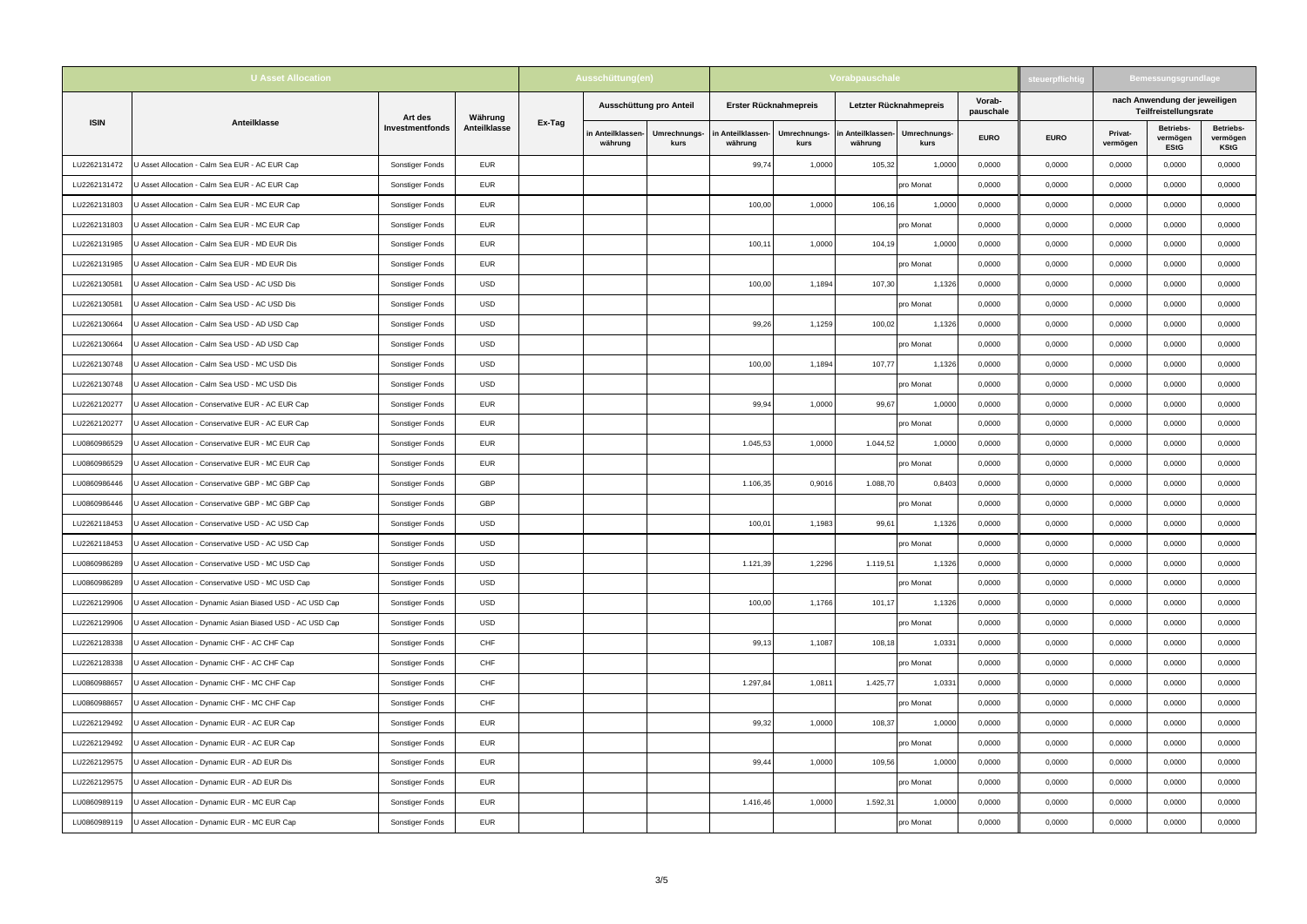| <b>U Asset Allocation</b> |                                                   |                 | Ausschüttung(en) |        |                           |                      |                           | Vorabpauschale          |                            |                                                 | Bemessungsgrundlag |             |                     |                                      |                                                        |  |  |
|---------------------------|---------------------------------------------------|-----------------|------------------|--------|---------------------------|----------------------|---------------------------|-------------------------|----------------------------|-------------------------------------------------|--------------------|-------------|---------------------|--------------------------------------|--------------------------------------------------------|--|--|
|                           |                                                   | Art des         | Währung          |        |                           |                      |                           | Ausschüttung pro Anteil |                            | Erster Rücknahmepreis<br>Letzter Rücknahmepreis |                    |             | Vorab-<br>pauschale |                                      | nach Anwendung der jeweiligen<br>Teilfreistellungsrate |  |  |
| <b>ISIN</b>               | Anteilklasse                                      | Investmentfonds | Anteilklasse     | Ex-Tag | Anteilklassen-<br>währung | Umrechnungs-<br>kurs | Anteilklassen-<br>währung | Umrechnungs-<br>kurs    | n Anteilklassen<br>währung | <b>Umrechnungs-</b><br>kurs                     | <b>EURO</b>        | <b>EURO</b> | Privat-<br>vermögen | Betriebs-<br>vermögen<br><b>EStG</b> | Betriebs-<br>vermögen<br><b>KStG</b>                   |  |  |
| LU2262128841              | J Asset Allocation - Dynamic GBP - AC GBP Cap     | Sonstiger Fonds | GBP              |        |                           |                      | 99,87                     | 0,8576                  | 108,29                     | 0,8403                                          | 0,0000             | 0,0000      | 0,0000              | 0,0000                               | 0,0000                                                 |  |  |
| LU2262128841              | J Asset Allocation - Dynamic GBP - AC GBP Cap     | Sonstiger Fonds | GBP              |        |                           |                      |                           |                         |                            | pro Monat                                       | 0,0000             | 0,0000      | 0,0000              | 0,0000                               | 0,0000                                                 |  |  |
| LU0860988814              | U Asset Allocation - Dynamic GBP - MC GBP Cap     | Sonstiger Fonds | GBP              |        |                           |                      | 1.102,19                  | 0,9016                  | 1.175,37                   | 0,8403                                          | 0,0000             | 0,0000      | 0,0000              | 0,0000                               | 0.0000                                                 |  |  |
| LU0860988814              | U Asset Allocation - Dynamic GBP - MC GBP Cap     | Sonstiger Fonds | GBP              |        |                           |                      |                           |                         |                            | oro Monat                                       | 0,0000             | 0,0000      | 0,0000              | 0,0000                               | 0.0000                                                 |  |  |
| LU2262127876              | J Asset Allocation - Dynamic USD - AC USD Cap     | Sonstiger Fonds | USD              |        |                           |                      | 100,1                     | 1,2166                  | 105,96                     | 1,1326                                          | 0,0000             | 0,0000      | 0,0000              | 0,0000                               | 0.0000                                                 |  |  |
| LU2262127876              | J Asset Allocation - Dynamic USD - AC USD Cap     | Sonstiger Fonds | USD              |        |                           |                      |                           |                         |                            | oro Monat                                       | 0,0000             | 0,0000      | 0,0000              | 0,0000                               | 0,0000                                                 |  |  |
| LU2262127959              | J Asset Allocation - Dynamic USD - AD USD Dis     | Sonstiger Fonds | USD              |        |                           |                      | 98,97                     | 1,2091                  | 105,03                     | 1,1326                                          | 0,0000             | 0,0000      | 0,0000              | 0,0000                               | 0,0000                                                 |  |  |
| LU2262127959              | J Asset Allocation - Dynamic USD - AD USD Dis     | Sonstiger Fonds | <b>USD</b>       |        |                           |                      |                           |                         |                            | pro Monat                                       | 0,0000             | 0,0000      | 0.0000              | 0,0000                               | 0,0000                                                 |  |  |
| LU0860988491              | J Asset Allocation - Dynamic USD - MC USD Cap     | Sonstiger Fonds | <b>USD</b>       |        |                           |                      | 1.569,03                  | 1,2296                  | 1.694,18                   | 1,1326                                          | 0,0000             | 0,0000      | 0,0000              | 0,0000                               | 0,0000                                                 |  |  |
| LU0860988491              | J Asset Allocation - Dynamic USD - MC USD Cap     | Sonstiger Fonds | USD              |        |                           |                      |                           |                         |                            | pro Monat                                       | 0,0000             | 0,0000      | 0,0000              | 0,0000                               | 0,0000                                                 |  |  |
| LU2262122059              | U Asset Allocation - Enhancement CHF - AC CHF Cap | Sonstiger Fonds | CHF              |        |                           |                      | 100,05                    | 1,0818                  | 102,31                     | 1,033'                                          | 0,0000             | 0,0000      | 0,0000              | 0,0000                               | 0,0000                                                 |  |  |
| LU2262122059              | J Asset Allocation - Enhancement CHF - AC CHF Cap | Sonstiger Fonds | CHF              |        |                           |                      |                           |                         |                            | pro Monat                                       | 0,0000             | 0,0000      | 0,0000              | 0,0000                               | 0.0000                                                 |  |  |
| LU2262122133              | J Asset Allocation - Enhancement CHF - AD CHF Dis | Sonstiger Fonds | CHF              |        |                           |                      | 100,18                    | 1,1066                  | 104,52                     | 1,0568                                          | 0,0000             | 0,0000      | 0,0000              | 0,0000                               | 0,0000                                                 |  |  |
| LU2262122133              | J Asset Allocation - Enhancement CHF - AD CHF Dis | Sonstiger Fonds | CHF              |        |                           |                      |                           |                         |                            | pro Monat                                       | 0,0000             | 0,0000      | 0,0000              | 0,0000                               | 0,0000                                                 |  |  |
| LU0860987253              | U Asset Allocation - Enhancement CHF - MC CHF Cap | Sonstiger Fonds | CHF              |        |                           |                      | 1.102,36                  | 1,0811                  | 1.139,62                   | 1,033'                                          | 0,0000             | 0,0000      | 0,0000              | 0,0000                               | 0,0000                                                 |  |  |
| LU0860987253              | U Asset Allocation - Enhancement CHF - MC CHF Cap | Sonstiger Fonds | CHF              |        |                           |                      |                           |                         |                            | pro Monat                                       | 0,0000             | 0,0000      | 0,0000              | 0,0000                               | 0,0000                                                 |  |  |
| LU2262123370              | U Asset Allocation - Enhancement EUR - AC EUR Cap | Sonstiger Fonds | <b>EUR</b>       |        |                           |                      | 100,09                    | 1,0000                  | 103,86                     | 1,0000                                          | 0,0000             | 0,0000      | 0,0000              | 0,0000                               | 0,0000                                                 |  |  |
| LU2262123370              | J Asset Allocation - Enhancement EUR - AC EUR Cap | Sonstiger Fonds | EUR              |        |                           |                      |                           |                         |                            | pro Monat                                       | 0,0000             | 0,0000      | 0,0000              | 0,0000                               | 0,0000                                                 |  |  |
| LU2262123537              | U Asset Allocation - Enhancement EUR - AD EUR Dis | Sonstiger Fonds | EUR              |        |                           |                      | 99,98                     | 1,0000                  | 104,67                     | 1,0000                                          | 0,0000             | 0,0000      | 0,0000              | 0,0000                               | 0.0000                                                 |  |  |
| LU2262123537              | J Asset Allocation - Enhancement EUR - AD EUR Dis | Sonstiger Fonds | <b>EUR</b>       |        |                           |                      |                           |                         |                            | pro Monat                                       | 0,0000             | 0,0000      | 0,0000              | 0,0000                               | 0.0000                                                 |  |  |
| LU0860987501              | U Asset Allocation - Enhancement EUR - MC EUR Cap | Sonstiger Fonds | <b>EUR</b>       |        |                           |                      | 1.198,53                  | 1,0000                  | 1.262,09                   | 1,0000                                          | 0,0000             | 0,0000      | 0,0000              | 0,0000                               | 0,0000                                                 |  |  |
| LU0860987501              | J Asset Allocation - Enhancement EUR - MC EUR Cap | Sonstiger Fonds | <b>EUR</b>       |        |                           |                      |                           |                         |                            | oro Monat                                       | 0,0000             | 0,0000      | 0,0000              | 0,0000                               | 0,0000                                                 |  |  |
| LU2262122562              | U Asset Allocation - Enhancement GBP - AC GBP Cap | Sonstiger Fonds | GBP              |        |                           |                      | 99,97                     | 0,8692                  | 99,93                      | 0,8403                                          | 0,0000             | 0,0000      | 0,0000              | 0,0000                               | 0,0000                                                 |  |  |
| LU2262122562              | U Asset Allocation - Enhancement GBP - AC GBP Cap | Sonstiger Fonds | GBP              |        |                           |                      |                           |                         |                            | pro Monat                                       | 0,0000             | 0.0000      | 0.0000              | 0,0000                               | 0,0000                                                 |  |  |
| LU0860987337              | U Asset Allocation - Enhancement GBP - MC GBP Cap | Sonstiger Fonds | GBP              |        |                           |                      | 1.227,06                  | 0,9016                  | 1.255,62                   | 0,8403                                          | 0,0000             | 0,0000      | 0,0000              | 0,0000                               | 0,0000                                                 |  |  |
| LU0860987337              | J Asset Allocation - Enhancement GBP - MC GBP Cap | Sonstiger Fonds | GBP              |        |                           |                      |                           |                         |                            | pro Monat                                       | 0,0000             | 0,0000      | 0,0000              | 0,0000                               | 0,0000                                                 |  |  |
| LU2262121325              | U Asset Allocation - Enhancement USD - AC USD Cap | Sonstiger Fonds | <b>USD</b>       |        |                           |                      | 99,87                     | 1,2123                  | 102,32                     | 1,1326                                          | 0,0000             | 0,0000      | 0,0000              | 0,0000                               | 0,0000                                                 |  |  |
| LU2262121325              | U Asset Allocation - Enhancement USD - AC USD Cap | Sonstiger Fonds | <b>USD</b>       |        |                           |                      |                           |                         |                            | pro Monat                                       | 0,0000             | 0,0000      | 0,0000              | 0,0000                               | 0.0000                                                 |  |  |
| LU2262121598              | J Asset Allocation - Enhancement USD - AD USD Dis | Sonstiger Fonds | USD              |        |                           |                      | 100,05                    | 1,2124                  | 102,36                     | 1,1326                                          | 0,0000             | 0,0000      | 0,0000              | 0,0000                               | 0,0000                                                 |  |  |
| LU2262121598              | J Asset Allocation - Enhancement USD - AD USD Dis | Sonstiger Fonds | USD              |        |                           |                      |                           |                         |                            | pro Monat                                       | 0,0000             | 0,0000      | 0,0000              | 0,0000                               | 0,0000                                                 |  |  |
| LU0860987170              | U Asset Allocation - Enhancement USD - MC USD Cap | Sonstiger Fonds | USD              |        |                           |                      | 1.323,94                  | 1,2296                  | 1.366,30                   | 1,1326                                          | 0,0000             | 0,0000      | 0,0000              | 0,0000                               | 0,0000                                                 |  |  |
| LU0860987170              | U Asset Allocation - Enhancement USD - MC USD Cap | Sonstiger Fonds | <b>USD</b>       |        |                           |                      |                           |                         |                            | pro Monat                                       | 0,0000             | 0,0000      | 0,0000              | 0,0000                               | 0,0000                                                 |  |  |
| LU2262121671              | U Asset Allocation - Enhancement USD - MD USD Dis | Sonstiger Fonds | USD              |        |                           |                      | 99,85                     | 1,1723                  | 100,56                     | 1,1326                                          | 0,0000             | 0,0000      | 0,0000              | 0,0000                               | 0,0000                                                 |  |  |
| LU2262121671              | U Asset Allocation - Enhancement USD - MD USD Dis | Sonstiger Fonds | <b>USD</b>       |        |                           |                      |                           |                         |                            | pro Monat                                       | 0,0000             | 0,0000      | 0,0000              | 0,0000                               | 0,0000                                                 |  |  |